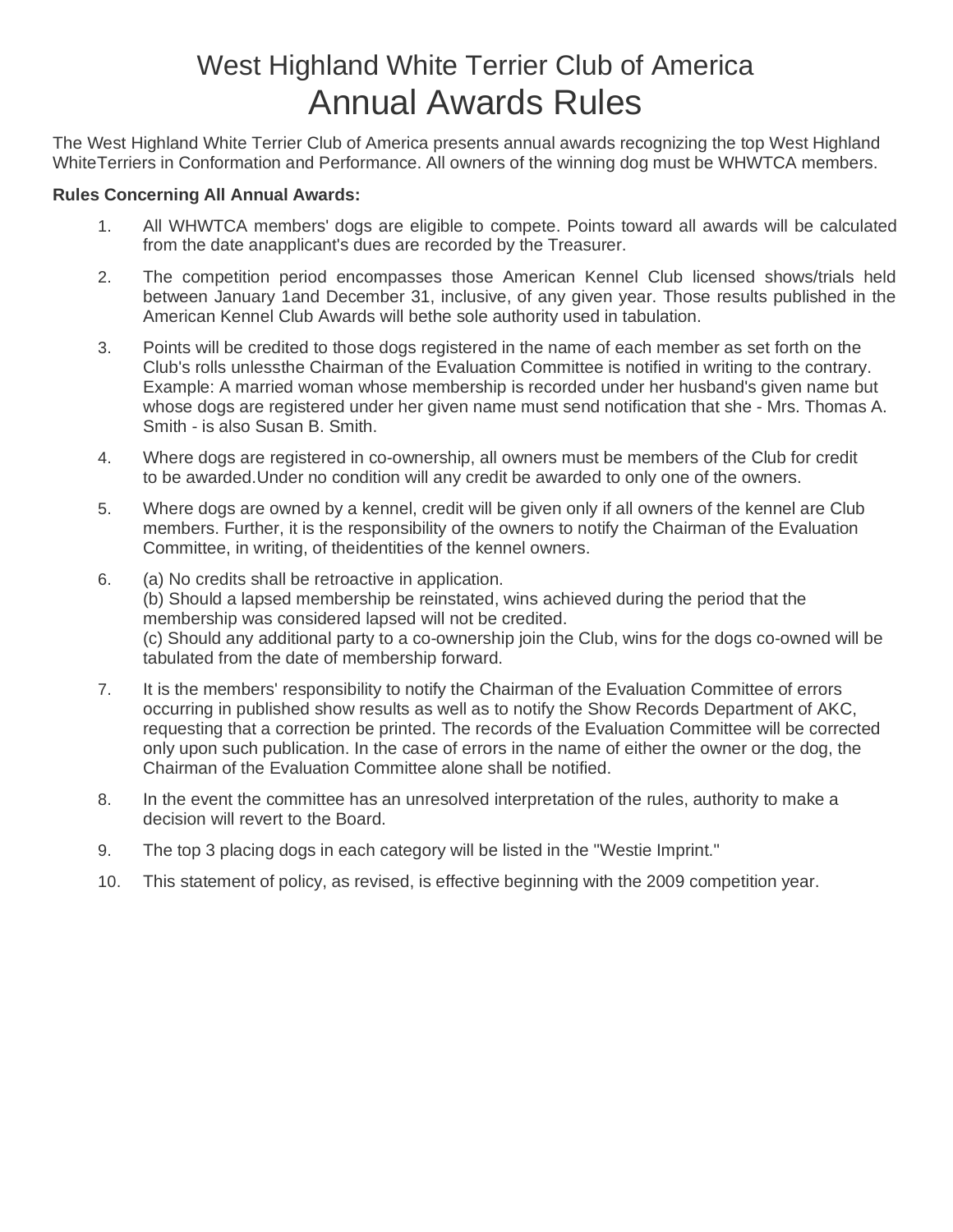## Annual Conformation Awards

### **For most dogs defeated in:**

These awards will be calculated using show results from a spreadsheet received directly from the AKC.

- 1. Puppy Classes, Dogs
- 2. Puppy Classes, Bitches
- 3. 12-18 Months Classes, Dogs
- 4. 12-18 Months Classes, Bitches
- 5. Bred By Exhibitor Classes, Dogs
- 6. Bred By Exhibitor Classes, Bitches
- 7. American Bred Classes, Dogs
- 8. American Bred Classes, Bitches
- 9. Winners Classes, Dogs
- 10. Winners Classes, Bitches
- 11. Best of Opposite Sex Classes, Dogs and/or Bitches

Awards will be given for the following, based on the Top-Ten Lists published by *Canine Chronicle* which gets their statistics directly from AKC.

- Best of Breed Dog Largest number defeated in Breed Competition
- Best of Breed Bitch Largest number defeated in Breed Competition
- Best of Breed Dog All-Breed Largest number defeated in All-Breed Competition
- Best of Breed Bitch All-Breed Largest number defeated in All-Breed Competition
- Best of Breed Dog Owner-Handled Largest number defeated in National Owner-Handler Competition
- Best of Breed Bitch Owner-Handled Largest number defeated in National Owner-Handler Competition

For every other dog or bitch in the Top-Ten Categories listed above, the owner will receive a Certificate of Congratulations recognizing their Excellent Achievement.

### **Points are awarded as follows:**

- 1. To qualify for awards in all categories, a minimum of three (3) wins must be recorded within the competition period.
- 2. Competition is required for categories 1 through 10. In determining competition, all dogs and/or bitches must defeat another within its own sex which is owned by some other person(s).
- 3. Categories 1-8: (a) 1 point will be awarded for each dog defeated in the class (Examples: 2 dogs in class - 1 point; 3 dogs in class - 2 points; 6 dogs in class – 5 points) (b) If the 1st place class dog or bitch is awarded Winners the points will be the total # of dogs or bitches in same sex class competition minus 1 (c) or Reserve Winners the points will be the total # of dogs or bitches in same sex class competition minus 2. (d) No additional points will be awarded for the category of Best of Breed or Best Opposite Sex, unless the Winner takes Best of Breed or Best Opposite Sex with a specials entry being defeated.
- 4. Categories 9-10: (a) 1 point will be awarded for each dog defeated in the Winners class. (b) No additional points will be awarded for Best of Breed or Best Opposite Sex, unless the Winner takes Best of Breed or Best opposite Sex with a specials entry being defeated.
- 5. Category 13: the dog or bitch must be entered in Best of Breed competition or defeat a specials entry. One point will be awarded for each dog defeated.

### **Junior Showmanship Award**

Presented to that Junior Handler who achieves the most number of wins while handling a West Highland White Terrier during any given competition period. It is not necessary for either the Junior Handler or a member of his/her family to be a member of the Club.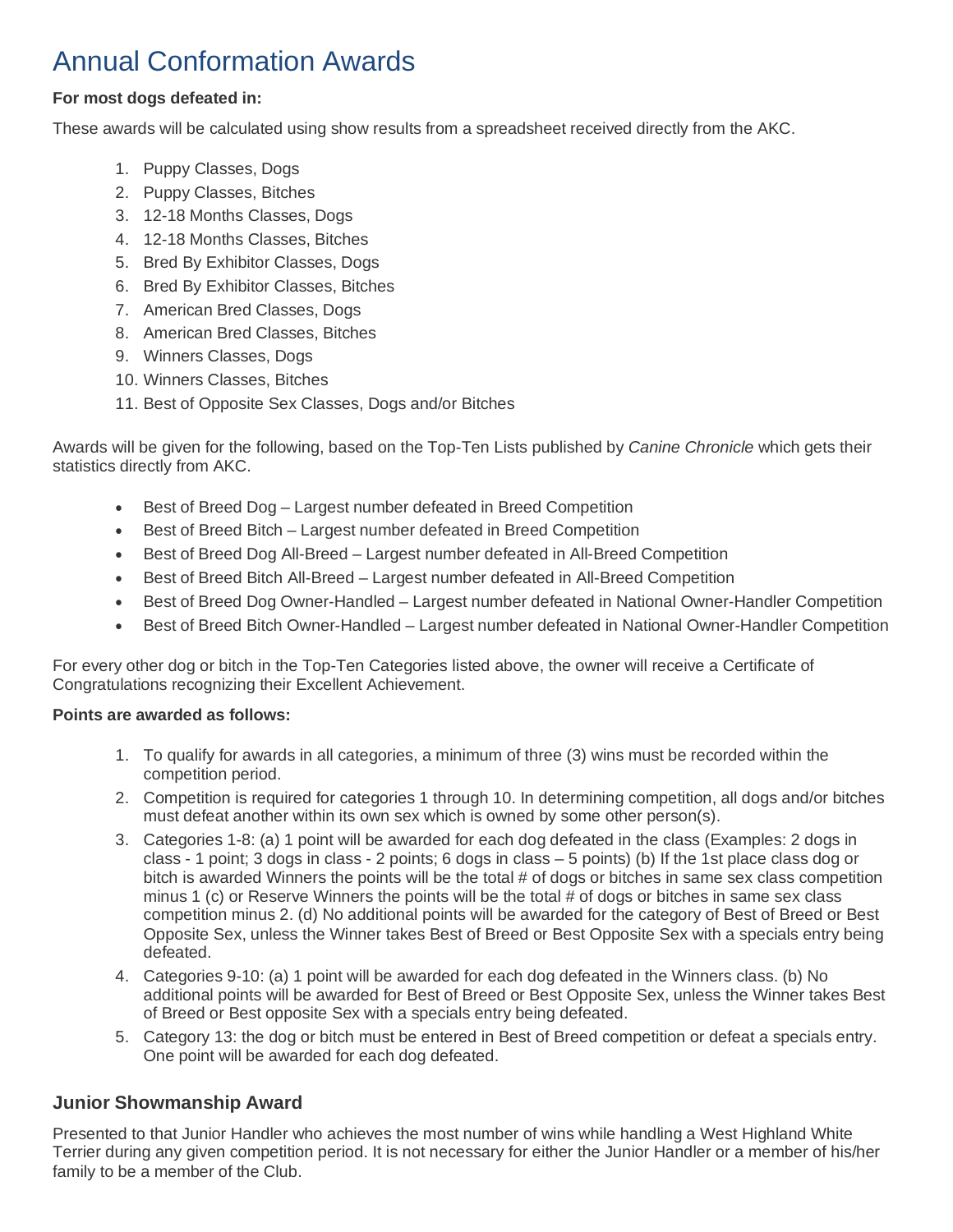## Annual Performance Awards

The purpose of the four awards in each category is to encourage West Highland White Terrier participation and excellence in performance events. The four awards distinguish between the dog that is campaigned (All Scores) and the dog that primarily participates in the "classes," where "Safety" legs do not count toward these awards.

All members' dogs competing in agility, obedience and rally are automatically included in the competition. Owners no longer need to submit their dog(s)' records to the Performance Committee for consideration.

### **Obedience Awards**

- 1. Novice: Dog earning the greatest number of points while qualifying for the CD title.
- 2. Open: Dog earning the greatest number of points while qualifying for the CDX title.
- 3. Utility: Dog earning the greatest number of points while qualifying for the UD title.
- 4. Top Obedience West Highland White Terrier: Dog earning the greatest number of points (all regular classes) in a calendar year without restriction on whether these qualifying legs count toward any title.

### **Points are awarded as follows:**

Annual Obedience Award points are calculated by subtracting 170 from each AKC qualifying score. A perfect obedience score is 200, with 170 qualifying (as long as more than half the available points were earned in each exercise). Subtract 170 from the qualifying score to produce a fair point system for comparing members' level of participation and level of excellence.

### **Rally Awards**

- 1. Novice: Dog earning the greatest number of points while qualifying for the RN title.
- 2. Advanced: Dog earning the greatest number of points while qualifying for the RA title.
- 3. Excellent: Dog earning the greatest number of points while qualifying for the RE title.
- 4. Top Rally West Highland White Terrier: Dog earning the greatest number of points (all regular classes) in acalendar year without restriction on whether these qualifying legs count toward any title.

### **Points are awarded as follows:**

Annual Rally Award points are calculated by subtracting 70 from each AKC qualifying score. A perfect Rally score is 100, with 70 qualifying. Subtract 70 from the qualifying score to produce a fair point system for comparing members' level of participation and level of excellence.